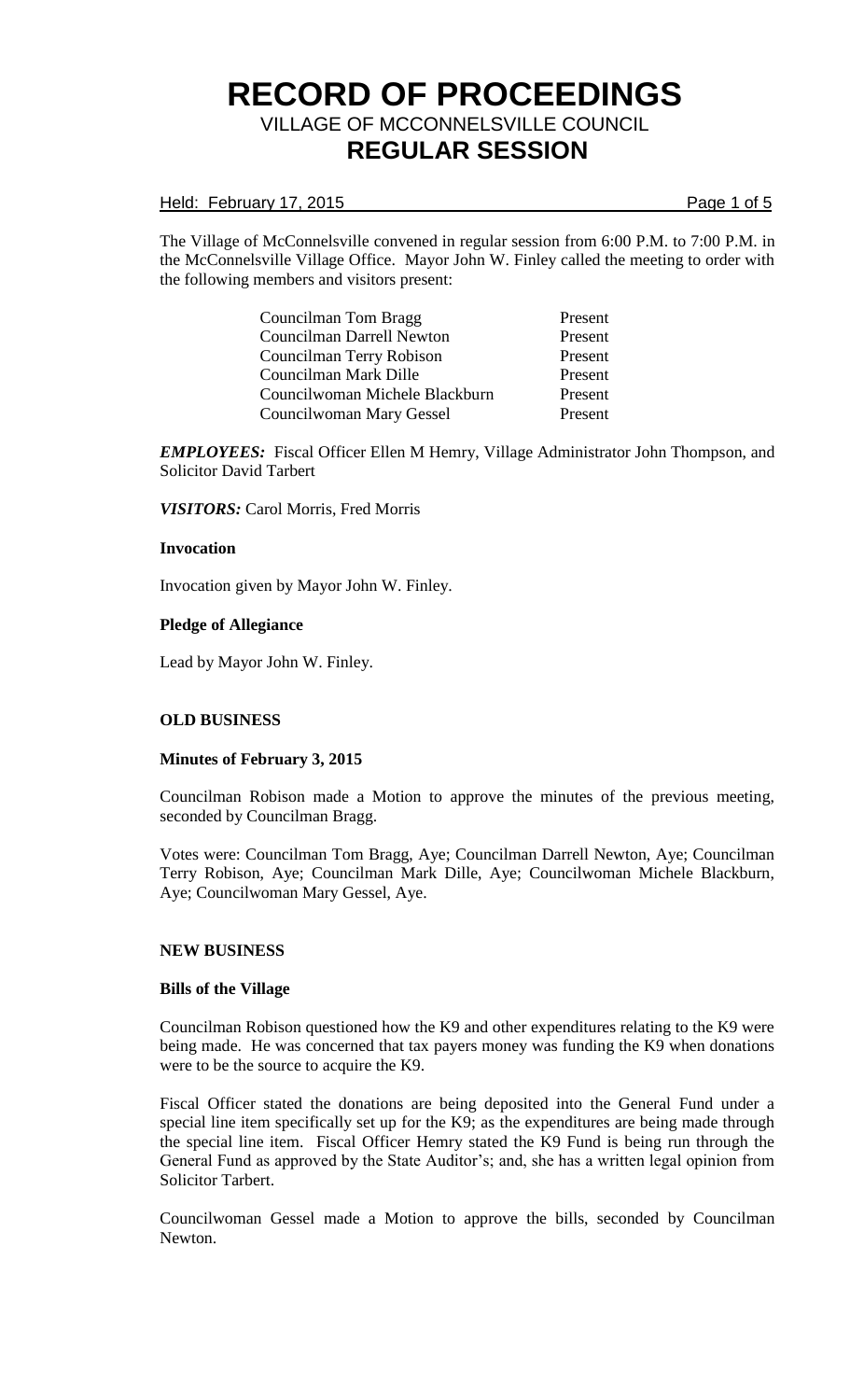## Held: February 17, 2015 **Page 2 of 5**

Votes were: Councilman Tom Bragg, Abstain; Councilman Darrell Newton, Aye; Councilman Terry Robison, Aye; Councilman Mark Dille, Abstain; Councilwoman Michele Blackburn, Aye; Councilwoman Mary Gessel, Aye.

### **Mayor John W. Finley**

Mayor Finley reported on the current status of the K9 fund donations and raffle sales.

Mayor Finley stated being the largest municipality in the County; he has been appointed to the District 18 OPWC District Committee and has appointed the Village Administrator as the alternate.

Mayor Finley reported he met with Steve Williams from the Ohio Department of Transportation regarding several items around the village. Mr. Williams has been very diligent with trying to help with many things. Mayor Finley asked Mr. Williams for help with the Stop and Go traffic lights; especially the ones at the new bridge. Mayor Finley stated this was a large expense for the village earlier this year when the cables broke. Mayor Finley would like to see the lights removed from the cables and put on poles. Mr. Williams is working on grants and trying to help Malta as well. He is trying to replace the lights on both ends of the bridge and have them interconnected so they would work together to help the flow of traffic. Mayor Finley stated he wants to thank Mr. Williams publically for helping us on this.

Mayor Finley stated Mr. Williams is also trying to get a bike path/walking trail grant through the State. This would be along the river on the McConnelsville and Malta sides; the State would administer and take care of this grant.

Mayor Finley reported Chief Copeland left a report from a K9 in a neighboring community. He passed it around for Council to view. Mayor Finley stated it is a one year report; and, lists the statistics of the drug cases over the past year that the K9 was involved in.

Mayor Finley reported Officer Weyant has been spending some of his own time with different handlers.

### **Ordinance 15-05**

Mayor Finley introduced Ordinance 15-05, AN ORDINANCE ESTABLISHING EMPLOYMENT POSITIONS, EMPLOYEE COMPENSATION, EMPLOYEE BENEFITS; AND, INCREMENT PAY FOR WATER AND SEWER LICENSES.

Councilwoman Gessel made a Motion to pass Ordinance 15-05 on the second reading, seconded by Councilwoman Blackburn.

Votes were: Councilman Tom Bragg, Aye; Councilman Darrell Newton, Aye; Councilman Terry Robison, Aye; Councilman Mark Dille, Aye; Councilwoman Michele Blackburn, Aye; Councilwoman Mary Gessel, Aye.

Ordinance 15-05 passed on the second reading.

#### **Village Administrator John Thompson**

Village Administrator Thompson stated he received three (3) State of Qualifications for the Engineer Project(s). They were from MS Consultants, Burgess & Niple, and; ADR. Village Administrator Thompson stated he would review these and bring a recommendation to the next meeting.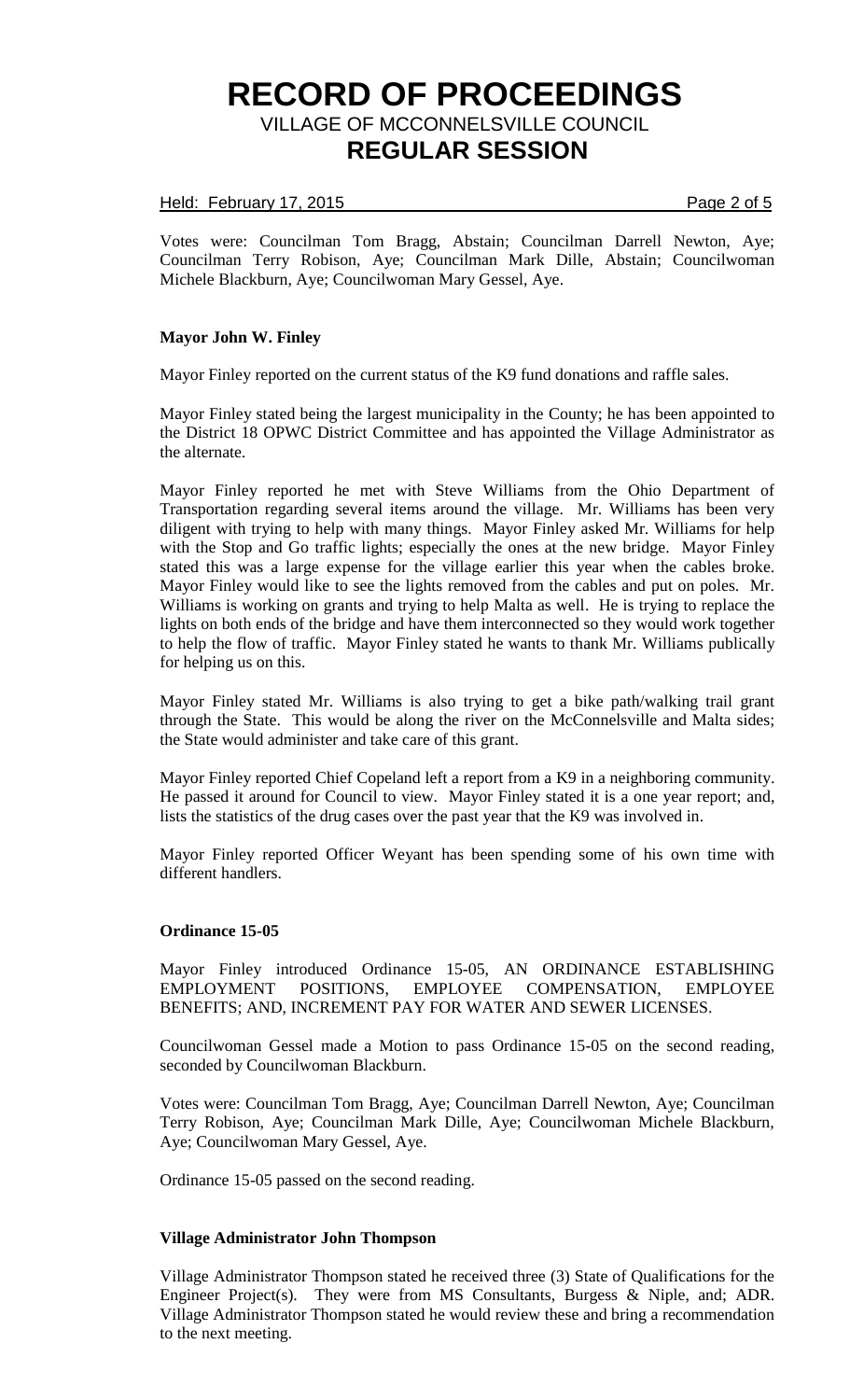### Held: February 17, 2015 **Page 3 of 5**

Village Administrator Thompson stated he has begun filling out the Safe Routes to School Grant. He run into a snag and had to meet with the Grade School Principal. She now has the paperwork and is working on their part; it is due by March  $2<sup>nd</sup>$ .

Village Administrator Thompson reported he has found two used Pelican Sweepers in Twinsburg. They were previously leased to the City of Akron. Village Administrator Thompson is going to contact the City of Akron to find out the history on them; and, go look at them himself. The cost will be \$75,000. He and the Fiscal Officer have discussed several different scenarios on how to purchase it.

Village Administrator Thompson reported he has a meeting scheduled with our Insurance Company to do a risk assessment on the Village.

Village Administrator Thompson reported he has laid out an office plan for the new Council Chambers/Mayor's Court. If Council wishes to see the current plans, he can take them over after the meeting. Village Administrator Thompson stated he is planning to have it framed in within the next two weeks; and completed within the next three weeks to a month. He is trying to complete it before weather gets better and the crew has to start working outside.

Councilwoman Gessel stated last fall the Council approved to purchase fencing to put around the Fourteenth Street building.

Village Administrator Thompson stated it was never purchased; however, it will be one of the first items to complete this spring.

Councilman Newton questioned how the building for the chlorine room was coming along.

Village Administrator Thompson stated they are still working on it at the Fourteenth Street building.

Councilwoman Blackburn questioned the dumpsters sitting along the road.

Councilman Bragg stated one is already gone.

A brief disucssion was made on possibly preparing an ordinance to regulate this in some way.

Mayor Finley stated he also has a similar concern with regards to parking of people working on businesses. They come in and get a hood for the meter and they could have it for a week or a month. Mayor Finley stated he would like to see it tightened up and maybe require them to get a permit to do this.

Councilwoman Gessel stated she has received a request from someone for the Village to purchase new nets for the Tennis Courts.

Village Administrator Thompson stated he will check into the condition of the current ones.

### **Recreation & Buildings Committee**

Councilman Newton reported Village Administrator Thompson is going to speak with Teresa Brannon to see if she is still interested in being the Pool Manager; and, advertise for life guards.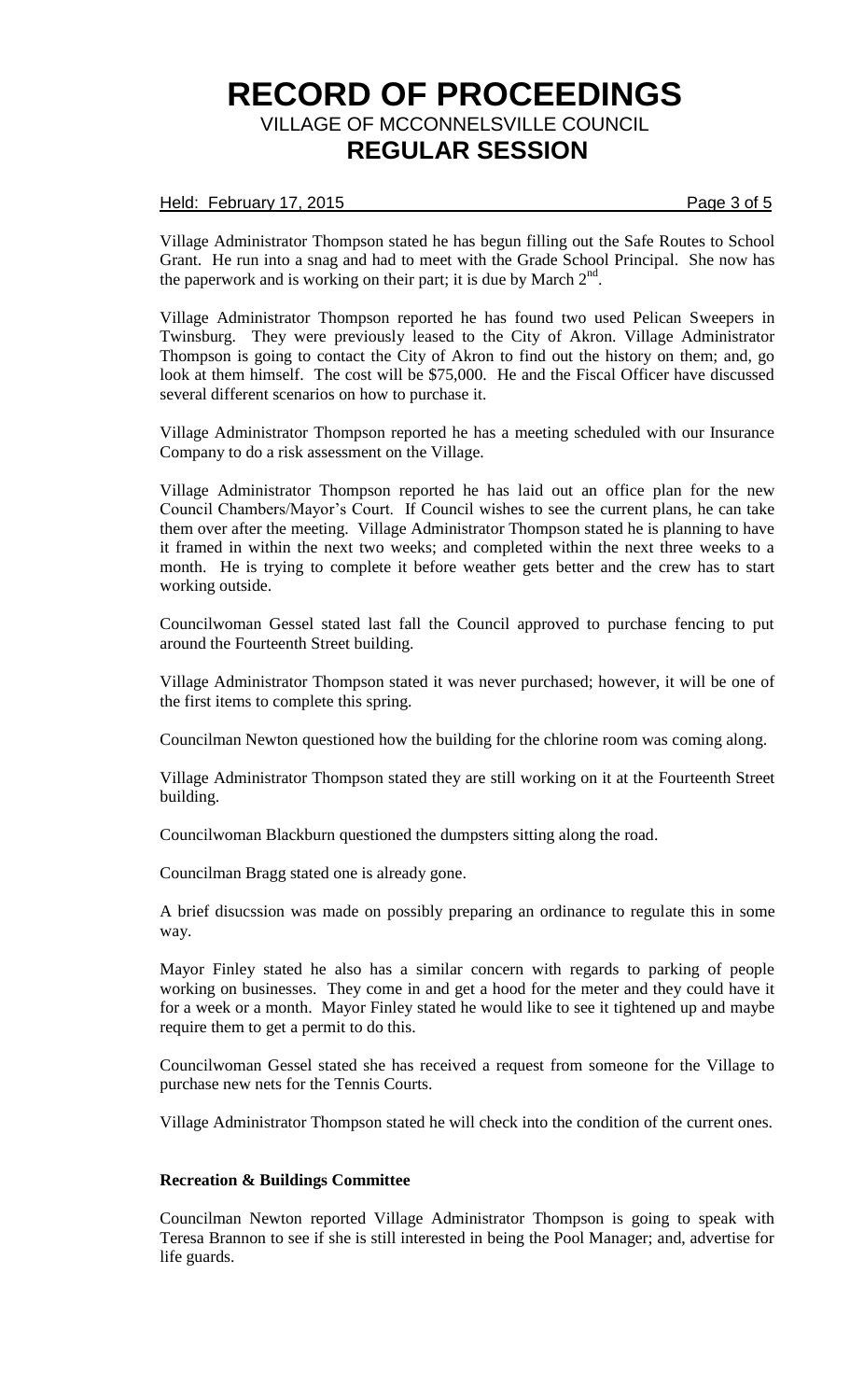Held: February 17, 2015 **Page 4 of 5** 

## **Streets & Alley Committee**

Councilman Dille reported the committee met on Wednesday February 11, 2015 and discussed adding additional parking meters. Councilman Dille stated at this point and time the committee is suggesting we do not pursue it. Councilman Dille stated he would like the other council member's opinion. Council concurred with the committee's decision.

Mayor Finley suggested putting in two hour parking signs for Monday through Friday during certain hours.

Councilman Dille stated he will stop in and talk to the business owner.

### **Public Utilities Committee**

Councilwoman Gessel reminded everyone the Joint Utility Committee will be meeting on February 23, 2015 at 7:00 P.M. in Malta Council Chambers. Councilwoman Gessel stated she would appreciate any council member to attend that is able to.

### **Finance Committee**

Councilman Robison discussed the Village's penalty if they pay their water bill late verses the penalty the Village residents pay if they are late.

Mayor Finley stated he did not wish to see the penalty rate changed.

## **Public Safety Committee**

Councilwoman Blackburn stated the Street Crew doing a great job keeping the streets cleaned.

Councilman Bragg stated if the residents could move their vehicles off the streets; the crew would be able to get back further when cleaning them.

Councilwoman Blackburn stated she would like to see business owners clean their sidewalks better.

Councilman Robison stated he again saw individuals having difficulty getting to the sidewalk to feed the meters.

Councilwoman Gessel questioned if we had ordered more salt.

Village Administrator Thompson stated not yet.

## **Technology and Website Committee**

Councilman Robison reported he has been researching Microsoft Pro3; and stated Dell has some that are cheaper. He will get pricing and get with Councilman Dille. Councilman Robison stated they have also been discussing a Server.

Mayor Finley stated he doesn't see the advantage of a Server; the expense verses the gain and what big benefits it would have and where we would get the funds to purchase one.

Councilman Dille stated he would schedule a meeting and go over that with Mayor Finley.